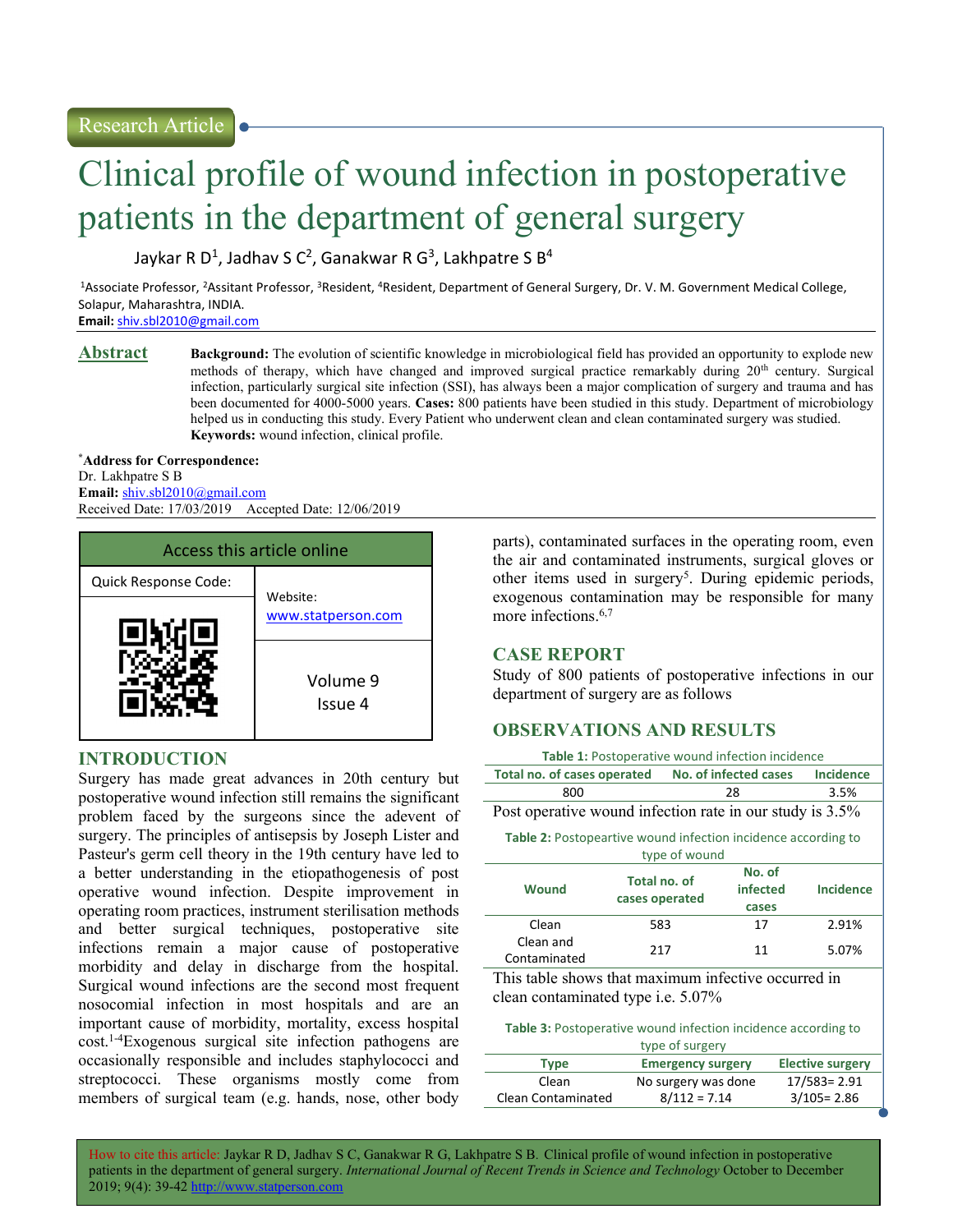This table shows that maximum infection were found in emergency clean contaminated surgeries i.e. 7.14%

Table 4: Postoperative wound infection percentage as per

| definition in clean and clean contaminated surgeries |    |       |  |  |  |  |  |
|------------------------------------------------------|----|-------|--|--|--|--|--|
| No. of infected cases<br>Percentage<br>Type          |    |       |  |  |  |  |  |
| Superficial Incisional SSI                           | 20 | 71.43 |  |  |  |  |  |
| Deep Incisional SSI                                  |    | 28.57 |  |  |  |  |  |
| Organ/Space SSI                                      | O  |       |  |  |  |  |  |
| <b>Total</b>                                         | 28 | 100   |  |  |  |  |  |
| .<br>$\sim$ $\sim$                                   |    |       |  |  |  |  |  |

This table shows that maximum infection were of superficial incisional SSI type i.e. 71.43%

| Table 5: Age distribution              |                   |       |            |  |  |  |  |
|----------------------------------------|-------------------|-------|------------|--|--|--|--|
| No. of infected<br>Total no. of<br>Age |                   |       |            |  |  |  |  |
| (years)                                | operated patients | cases | Percentage |  |  |  |  |
| $0 - 10$                               | 96                | 02    | 00.21      |  |  |  |  |
| $11 - 20$                              | 60                | 00    | 00         |  |  |  |  |
| 21-30                                  | 74                | 02    | 00.28      |  |  |  |  |
| 31-40                                  | 109               | 01    | 00.92      |  |  |  |  |
| 41-50                                  | 168               | 03    | 1.78       |  |  |  |  |
| 51-60                                  | 185               | 12    | 6.49       |  |  |  |  |
| 61-70                                  | 108               | 08    | 7.41       |  |  |  |  |
| Total                                  | 800               | 28    | 3.5        |  |  |  |  |

The above table shows that maximum patients of wound infection were from age group of  $61 - 70$  yrs.  $(7.41\%)$ followed by  $51 - 60$  yrs. (6.49%). Thus maximum rate of infection is observed in  $6<sup>th</sup>$  and  $7<sup>th</sup>$  decade of life.

| <b>Table 6: Sex distribution</b> |                                        |       |            |  |  |  |
|----------------------------------|----------------------------------------|-------|------------|--|--|--|
| <b>Sex</b>                       | No. of infected<br><b>Total No. of</b> |       | Percentage |  |  |  |
|                                  | operated cases                         | cases |            |  |  |  |
| Male                             | 551                                    | 16    | 2.90       |  |  |  |
| Female                           | 249                                    | 12    | 4.81       |  |  |  |
| <b>Total</b>                     | 800                                    | 28    | 3.5        |  |  |  |

This table shows slightly higher rate of infection in females than males i.e. 4.81%

| Table 7: Isolated microorganisms from infected wound |                        |            |  |  |  |  |
|------------------------------------------------------|------------------------|------------|--|--|--|--|
| <b>Organisms</b>                                     | <b>No. of Isolates</b> | Percentage |  |  |  |  |
| Staphylococcus auerus                                | 20                     | 36.36      |  |  |  |  |
| Coagulase negative staphylococci                     | 5                      | 9.09       |  |  |  |  |
| Pseudomonas                                          | 12                     | 21.82      |  |  |  |  |
| E.coli                                               | 7                      | 12.74      |  |  |  |  |
| Klebsiella                                           | 4                      | 7.27       |  |  |  |  |
| Proteus                                              | $\mathcal{P}$          | 3.63       |  |  |  |  |
| Citrobacter                                          | 5                      | 9.09       |  |  |  |  |
| <b>Total</b>                                         | 55                     | 100        |  |  |  |  |

This table shows that staphylococcus aureus (36.36%) and pseudomonas (21.82%) are the commonest organisms isolated from samples.

|                                                           | Table 8: Types of bacteria |       |  |  |  |  |
|-----------------------------------------------------------|----------------------------|-------|--|--|--|--|
| <b>Types of bacteria</b><br>No. of isolates<br>Percentage |                            |       |  |  |  |  |
| Gram positive                                             | 25                         | 45.45 |  |  |  |  |
| Gram negative                                             | 30                         | 54.55 |  |  |  |  |
| Total                                                     | 55                         | 100   |  |  |  |  |

This table shows that maximum of isolates were gram negative i.e. 54.55%

| Table 9: Hemoglobin level |            |       |       |  |  |  |
|---------------------------|------------|-------|-------|--|--|--|
| <b>Hemoglobin</b>         | Percentage |       |       |  |  |  |
| level                     | patients   | cases |       |  |  |  |
| $8 - 8.9$                 | 32         | 15    | 46.87 |  |  |  |
| $9 - 9.9$                 | 47         | 5     | 10.67 |  |  |  |
| 10-10.9                   | 77         | 6     | 7.80  |  |  |  |
| 11-11.9                   | 296        | 2     | 0.66  |  |  |  |
| 12-12.9                   | 175        | 00    | 00    |  |  |  |
| 13-13.9                   | 144        | 00    | 00    |  |  |  |
| 14-14.9                   | 19         | 00    | 00    |  |  |  |
| 15-15.9                   | 10         | 00    | 00    |  |  |  |

This table shows that patients with good hemoglobin status are having less postoperative wound infection rate.

Table 10: Infection rate in pre-existing diseases in infected cases association of pre existing diseases and without pre existing diseases with the infected cases

|                                                       | diseases with the infected cases |                   |  |  |  |  |
|-------------------------------------------------------|----------------------------------|-------------------|--|--|--|--|
| <b>Patient with pre</b><br><b>Patient without pre</b> |                                  |                   |  |  |  |  |
|                                                       | existing diseases                | existing diseases |  |  |  |  |
| Infected cases                                        | 13                               | 15                |  |  |  |  |
| Total no. of<br>operated cases                        | 208                              | 592               |  |  |  |  |
| Rate                                                  | 6.25                             | 2.53              |  |  |  |  |

This Shows that patient with pre existing diseases have higher infection rate.

#### Table 11: Serum protein levels in infected patients

| <b>Total serum protein</b> | < 4.0 | $4.0 - 5.0$ | $5.0 - 6.0$ | <b>Total</b> |
|----------------------------|-------|-------------|-------------|--------------|
| level                      | gm %  | gm%         | gm%         |              |
| Clean                      |       | 15          |             | 17           |
| Clean contaminated         |       | 3           |             | 11           |
| No. of patients            |       | 18          |             | 28           |

This table shows that serum protein levels in infected patient is below the normal level.

| <b>Table 12.</b> Organism sensitivity to antibiotics |                           |                     |                          |                          |            |          |           |          |            |
|------------------------------------------------------|---------------------------|---------------------|--------------------------|--------------------------|------------|----------|-----------|----------|------------|
| Organism<br>isolated                                 | No. Of<br><b>isolates</b> | <b>Tetracycline</b> | Erythromycin             | <b>Ampicillin</b>        | Gentamycin | Amikacin | Cefotaxim | Imipenam | Vancomycin |
| S.Aureus                                             | 20                        | -                   | $\overline{\phantom{a}}$ | 6                        |            | 14       | 9         | 12       | 8          |
| Cons                                                 | 5.                        | -                   |                          |                          | -          |          |           |          |            |
| Pseudomonas                                          | 12                        |                     |                          |                          |            | 4        |           |          |            |
| E-coli                                               |                           | -                   |                          | $\overline{\phantom{0}}$ |            |          |           |          |            |
| Klebsiella                                           | 4                         |                     |                          |                          |            |          |           |          |            |
| Proteus                                              |                           |                     |                          |                          |            |          |           |          |            |
| <b>B-hemolytic</b><br>Streptococci                   |                           |                     |                          |                          |            |          |           |          |            |
| Citrobacter                                          |                           |                     |                          |                          |            |          |           |          |            |

 $\mathbf{F}$ able 12: Organism sensitivity to antibiotics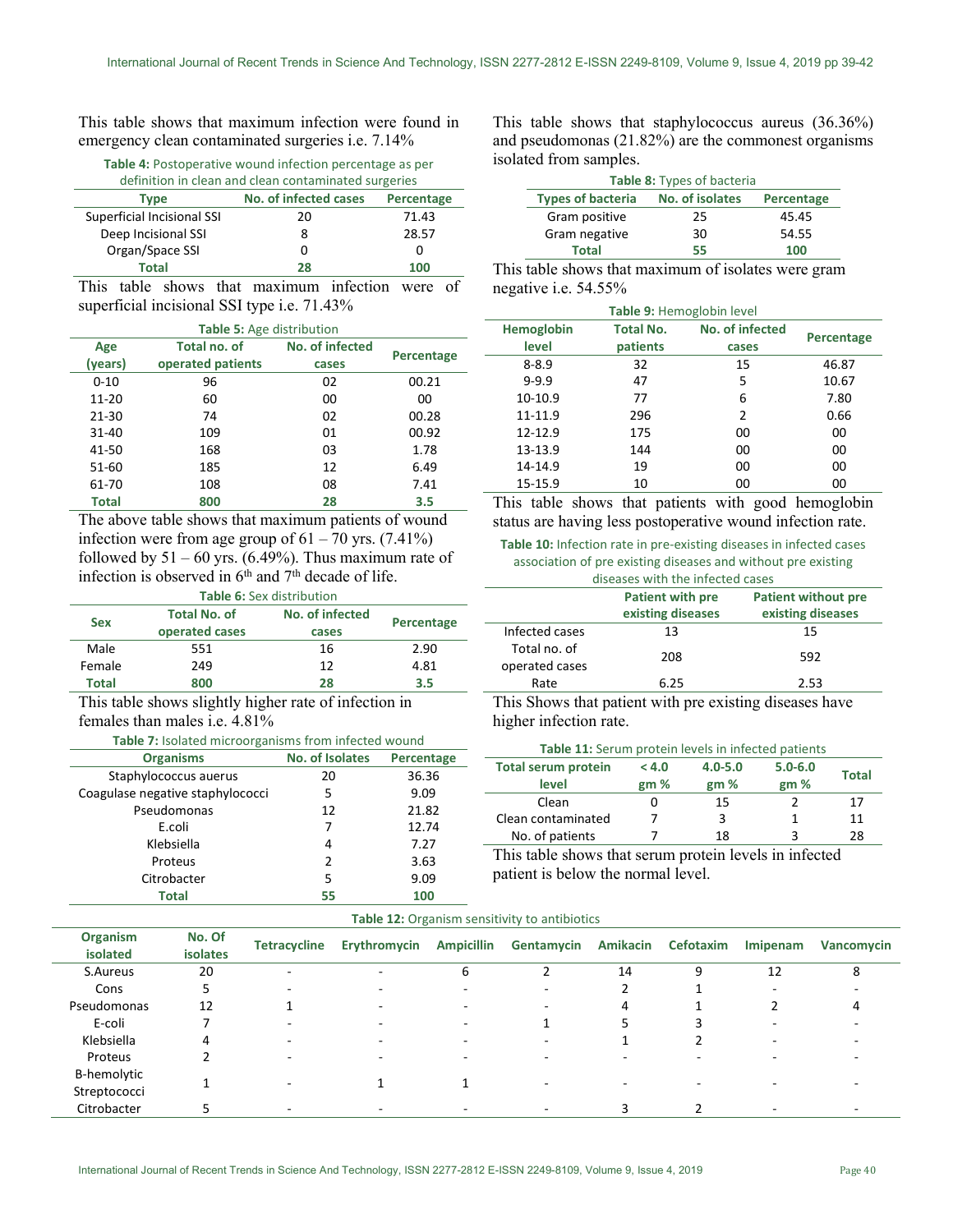- 1. In 28 patients most common organism isolated was staphylococcus aureus i.e. 20 cases, pseudomonas i.e. 12 cases, followed by E-coli i.e. 7 cases.
- 2. Mixed infection was common i.e. S. Aureus and Pseudomonas.



# DISCUSSION

In the present study, out of 800 cases of various age and sex who have undergone various surgical procedures, 28 subsequently developed postoperative wound infection. The duration of study was from Dec. 2009 to Oct. 2013.In this study postoperative wound infection rate was 3.5% i.e. 28 cases out of 800 operated cases. Our infection rate is comparable with the infection rate of various studies. The postoperative wound infection rate as reported by various studies varies from 1.25% to 13.7%.

Out of these 28 cases of postoperative wound infections –

- Superficial Incisional SSI was observed in 20 patients i.e. 71.43%
- Deep Incisional SSI was encountered in 8 cases i.e. 28.57%.

Extreme of age have long been thought to influence the likelihood of wound infections perhaps owing to decreased immunocompetence. Thus it was quite obvious from our study results that age of the patient does contribute to some extent in postoperative wound infection. Also, many workers like cruse PJE and Foord R  $8,9$  (1973) and Kowli et al<sup>10</sup> (1985) liaz A, Amer S<sup>11</sup> (2010) from their study showed the similar results.

## SUMMARY AND CONCLUSIONS

From the study of postoperative wound infection carried out in our hospital over a period of 4 years following conclusions are drawn.

- 1. Total 800 cases operated over a period of four years were studied. 28 of them developed postoperative wound infections and incidence in our study was 3.5%.
- 2. Amongst 28 infected cases, 17 i.e. 2.91% were clean type of wounds followed by 13 i.e. 5.07%
- 3. In this study S. Aureus was most sensitive to amikacin, imipenam, followed by cefotaxime.
- 4. Pseudomonas was most sensitive to amikacin and vancomycin equally.
- 5. E-coli was most sensitive to amikacin followed by cefotaxime.



Figure 1: A photograph showing deep incisional ssi Figure 2: A photograph showing superficial incisional ssi (infected wound of appendicectomy) (infected wound of stoppa's repair)

clean contaminated wounds respectively, suggesting maximum postoperative wound infections occured in clean contaminated type of wounds.

- 3. Postoperative wound infection was maximum in
	- $\bullet$  6<sup>th</sup> and 7<sup>th</sup> decade of life in our study.
	- Patients with hemoglobin  $\leq 10$  gm%
	- Patients with serum protiens  $\leq 5$  gm%
	- Patients with underlying systemic illness like diabetes mellitus, tuberculosis, Urinary tract infection, Upper respiratory tract infection.
- 4. Staphylococcus aureus, Pseudomonas were the commonest organisms isolated.
- 5. Postoperative antibiotics have a definite role in prevention of postoperative wound infections.
- 6. Cefotaxime and amikacin can be recommended as prophylatic antibiotics of choice for our departmental patients undergoing clean and clean contaminated surgeries in our institute.

#### **REFERENCES**

- 1. Brachman PS, Dan BB, Haley RW, Hooton TM, Garner JS, Allen JR. Nosocomial surgical infections: incidence and cost. Surg Clin North Am 1980;60:15-25
- 2. Cruse PJE, Foord R. The epidemiology of wound infection. A ten year prospective study of 62,939 wounds. Surg Clin North Am 1980; 60:27-40.
- 3. Olson M, O'Connor MO, Schwartz ML. A 5 year prospective study of 20,193 wounds at the Minneapolis VA Medical Center. Ann Surg 1984:199:253-259.
- 4. Green JW, Wenzel RP. Postoperative wound infection: a controlled study of increased duration of hospital stay and direct cost of hospitalization. Ann Surg 1977; 185:264-8.
- 5. Adrian Barbul and David T. Efron. Wound healing. In Schwartz's Principles of Surgery, 9<sup>th</sup> edition United